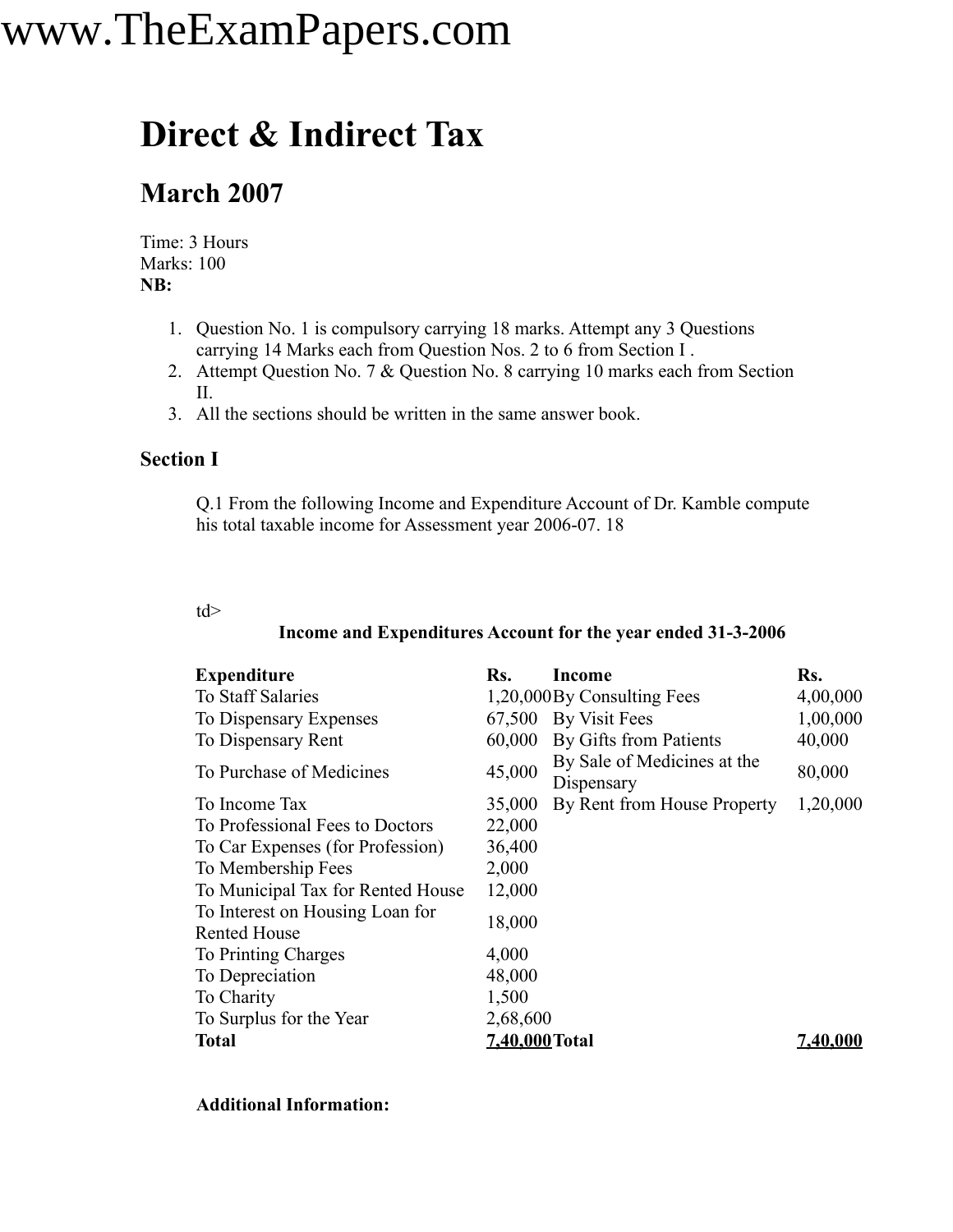- 1. Gifts from patients include Rs. 1,000 rom his father in personal capacity.
- 2. Depreciation as per Income Tax Rules Rs. 45,000.
- 3. He paid medical insurance premiums of Rs. 8,000 by cheque.
- 4. He purchased National Savings Certificates of Rs. 30,000 and paid Life Insurance Premium of Rs. 60,000.
- 5. He paid Rs. 20,000 to Nationalised Bank towards Principle of Housing Loan.

Q 2. Mr. Chintan Chitale a severely physically disabled person (85%) is employed with Pidilite Industries. He furnishes you the following information for the year ended 31st March, 2006. 14

(a) Basic Salary Rs. 30,000 p.m.

(b) Dearness Allowance  $\omega$  20% of Basic Salary.

(c) Profession Tax deducted at Rs. 200 p.m.

(d) Bonus Rs. 30,000.

(e) House Rent Allowance (fully taxable) Rs. 800 P.M.

(f) Perquisite value of Gas, Water and Electricity Rs. 2,500.

(g) Arrears of Salary received as per revised pay scale. Net arrears Rs. 50,000,

Tax deducted at source on arrears of salary Rs. 15,000.

(h) He owned a residential house which was used for his own residence. Fair rent Rs. 50,000 and Municipal valuation of the house was Rs. 60,000.

He spent the following amounts during the year:

(i) Municipal taxes paid Rs. 6,000.

(ii) Insurance of Property Rs. 2,000.

(iii) Interest on Housing Loan from ICICI Bank Rs. 40,000 (Loan taken in August 2004).

(iv) He paid Rs. 4,000 by cheque to GIC for Medical Insurance for his health. Compute the total income of Mr. Chintan Chitale for the Assessment Year 2006- 07.

Q. 3 Ms. Netra who is totally blind, has let out her house property situated at Navi Mumbai for Residential purpose. The details of the said property for the year ended 31st March 2006 are as follows: 14

(a) Rent Received Rs. 1,20,000.

(b) Municipal Valuation Rs. 1,00,000.

(c) Fair Rent Rs. 1,50,000.

(d) Municipal Taxes paid by Tenant Rs. 10,000.

(e) Interest on Loan taken from ICICI Bank for construction of house property Rs. 35,000. Loan was taken in April 1997.

Following are the details of other income earned by her during the year.

(i) Interest accrued on NSC, Rs. 20,000.

(ii) Interest accrued on Public Provident Fund account Rs. 5,000.

(iii) Dividend from M/s. Raymond Ltd. Rs. 10,000.

(iv) Interest Accrued on private loans to friend and relatives Rs. 60,000.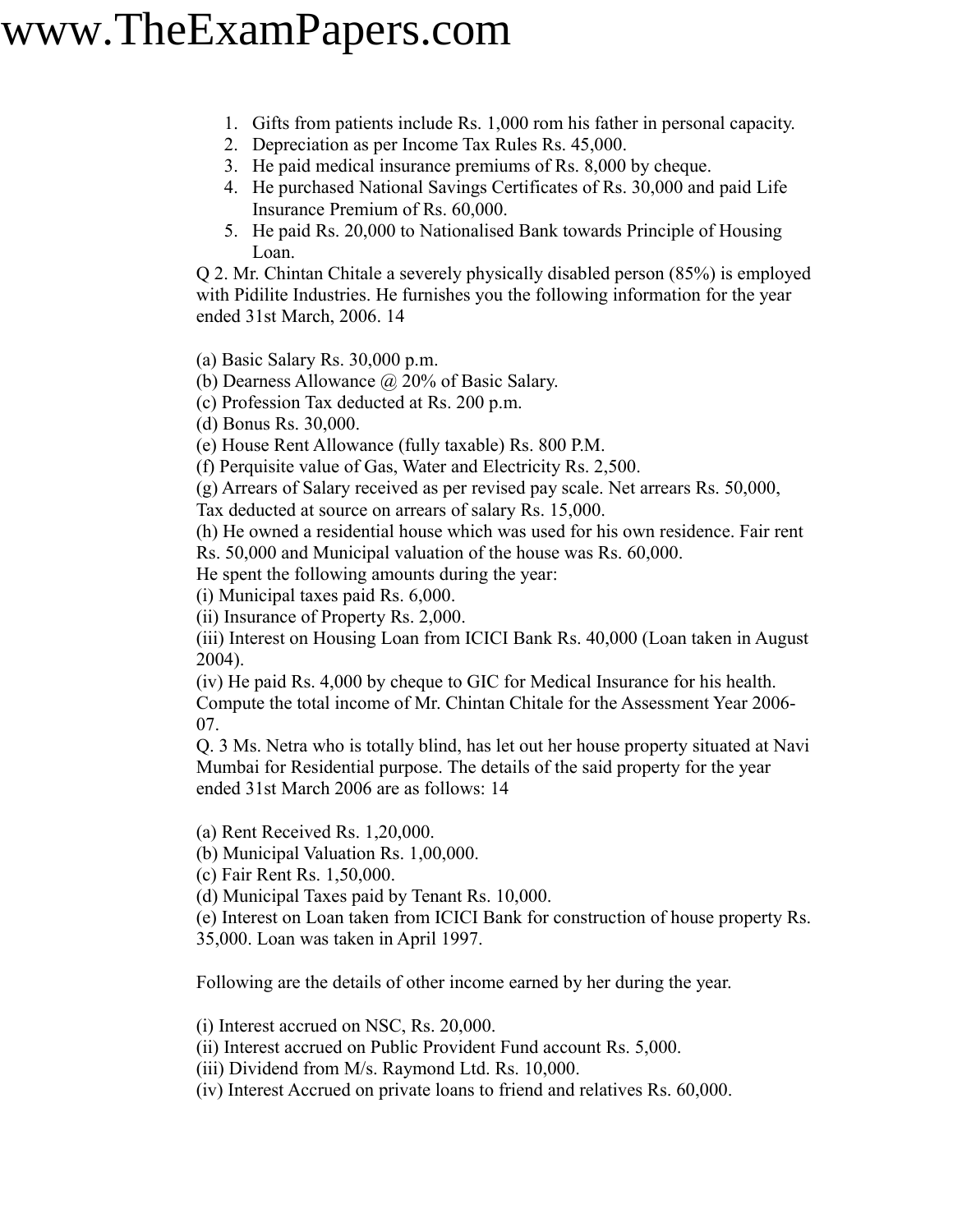Compute the Net Taxable Income of Ms. Netra for Financial Year 2005-06, relevant to Assessment Year 2006-07.

Q.4 (a) Mr. Abhijeet, an Indian Citizen, furnishes the following particulars of income earned during the previous year relevant to assessment year 2006-07. 6

| (a) Professional Fees received in India              | Rs. 22,000 |
|------------------------------------------------------|------------|
| (b) Income earned in India but received in Paris     | Rs. 24,000 |
| (c) Dividend on shares of Indian Companies           | Rs. 10,000 |
| (d) Salary earned and received in France             | Rs. 28,000 |
| (e) Income from Agriculture in Nepal                 | Rs. 30,000 |
| (f) Income from Business in UK controlled from India | Rs. 32,000 |

Compute his Income for Assessment Year 2006-07 assuming the residential status as:

(a) Resident and Ordinarily Resident in India.

(b) Non Resident in India.

(b) Mr. Kanade purchased a House property for Rs. 1,25,000 on 16th August, 1971. He made the following addition to the House Property. Cost of Construction of 1st Floor in Financial Year 1985-86 Rs. 2,25,000.**(6)**

The Fair Market value of the property on 1-4-81 was Rs. 3,50,000. He sold the property on 15th September, 2005 for Rs. 35 lakhs. He paid the Brokerage of Rs. 25,000 for the sale transactions. The cost inflation index for Financial Year 1981- 82 is 100, for Financial Year 1985-86 is 133 and for Financial Year 2005-06 is 497.

Compute the Capital Gain of Mr. Kanade chargeable to tax for Assessment Year 2006-07.

Q.5 (a) Define and Explain the following as per Income Tax Act, 1961 (any two): 6

(i) Assessee.

(ii) Person.

(iii) Previous Year.

(b) Enumerate and Explain any Four deductions allowable from the Income under the Head Profits and Gains of Business under the Income Tax Act, 1961. **(8)**

Q. 6 Answer any seven of the following questions briefly with reference to Assessment Year 2006-07: 14

(a) Mr. Ajinkya donated articles worth Rs. 20,000 to flood affected areas. Can he claim this as a deduction u/s 80G?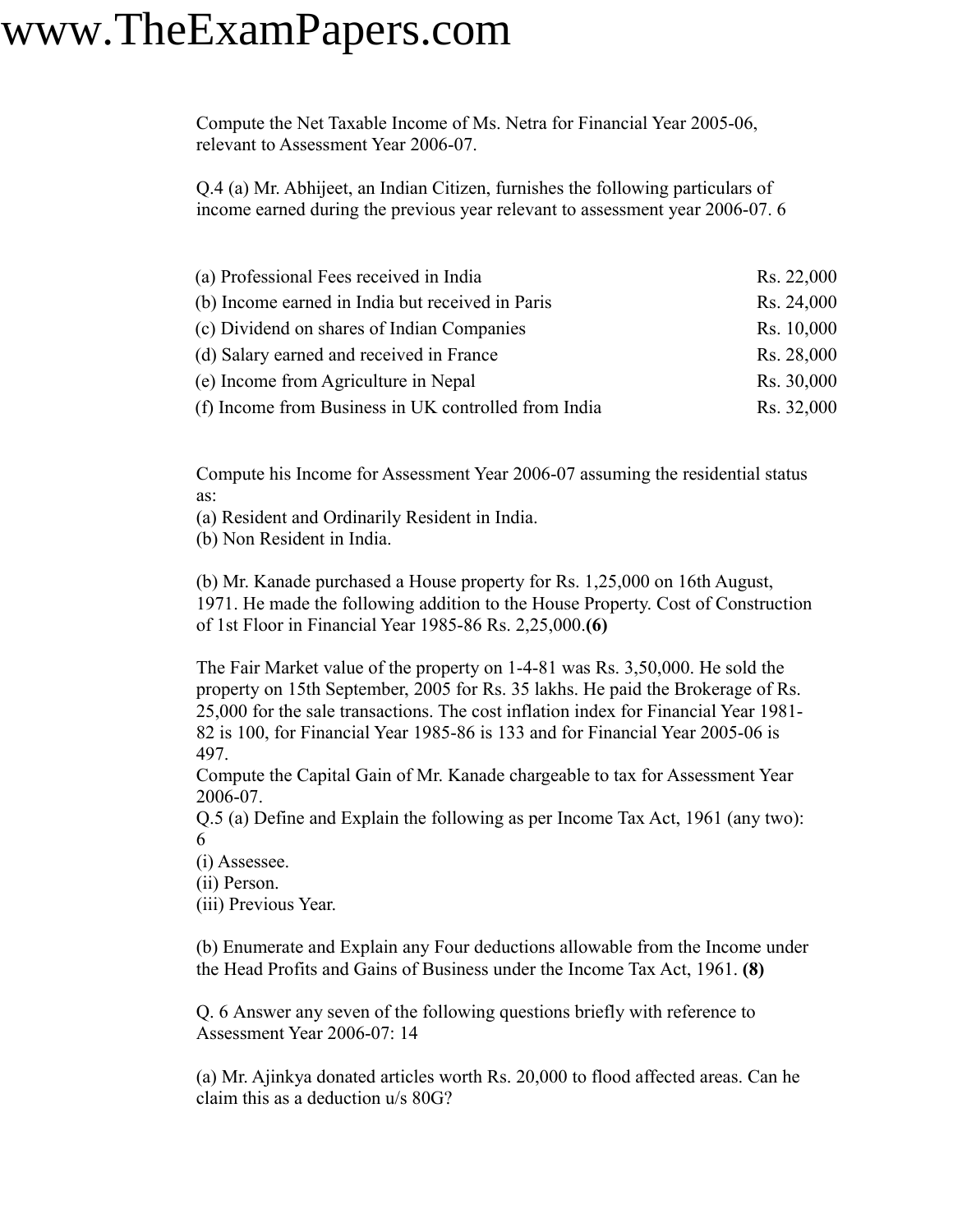(b) Vinayak received Rs. 15,000 as a birthday gift from his father. Vinayak claims Rs. 15,000 is not taxable in his hands. Is he right?

(c) Manoj working as a manager of an agricultural estate received Rs. 1,20,000 as salary and claims it as his agricultural income. Is he right?

(d) Mr. Purohit, lecturer in Adarsh College Mumbai, received Rs. 8,000 as examinership fees from University of Mumbai. He claims it as income from other sources. Is he right?

(e) Ajay has two house properties. Both are self occupied. He claims that annual value of both houses shall be NIL. Is he right?

(f) Varun paid interest on loan of Rs. 1,30,000 before commencement of production in his business. He claims this as a revenue expenditure. Is he right? (g) Mrs. Savitribai received a family pension of Rs. 60,000 during 2005-06. She claims a standard deduction to the extent of 1 /3rd of such pension. Is she right? (h) Shri Kamble pays Rs. 1,25,000 as premium on his Life Insurance Policy. What is the maximum amount of deduction available u/s 80C?

(i) M/s. Sanglikar Pvt. Ltd. paid to M/s. Kokane & Co. Chartered Accountants sum of Rs. 30,000 as retainership fees during the previous year ending 31st March 2006 without deducting any tax at source. Are they right?

### **Section – II**

Q. 7 Define and Explain the term 'Sale' as per the provisions of the Central Sales Tax Act, 1956. 10

### **OR**

Explain with reasons, whether the following are 'sale' as per the provisions of the Central Sales Tax Act, 1956.

- (a) Pledge of Goods.
- (b) Sale of Washing Machines on Hire Purchase System.
- (c) Sale of Medicines by a Doctor.

(d) Catering Services in a Marriage Function.

(e) Transfer of Goods from 'Factory' to the Branch.

Q. 8 Mr. Lele commenced his Business on 1st February, 2006. Find out from which month he will be liable for Registration and to pay Tax as per the provisions of MVAT Act, 2002. Give reasons for your answer. The details of his sales and purchases are as under: 10

|               | <b>Purchases</b>      |                        | <b>Sales</b>          |                        |
|---------------|-----------------------|------------------------|-----------------------|------------------------|
| <b>Month</b>  | <b>Taxable</b><br>Rs. | <b>Tax Free</b><br>Rs. | <b>Taxable</b><br>Rs. | <b>Tax Free</b><br>Rs. |
| February 2006 | 8,000                 | 50.000                 | 4,000                 | 95,000                 |